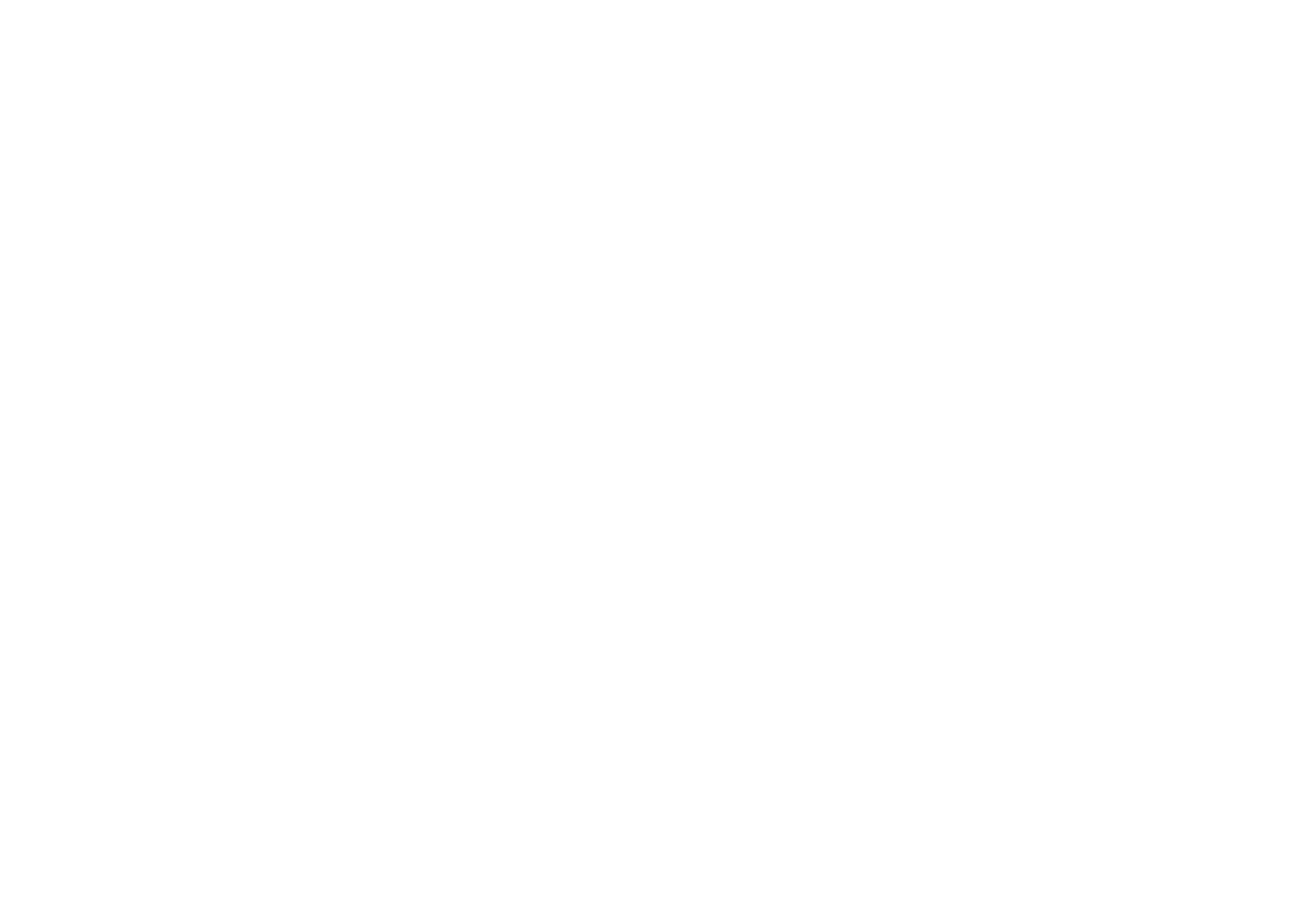working class, 'unity' seems as elusive as ever. The goal of a united Ireland or maintaining the union with Britain are of course nothing to do with the sort of unity we are talking about in Organise!

Our communities are still sectarian ghettoes and, with perhaps the most segregated education system in the world, how can we ever hope to break down barriers of mistrust, bitterness and suspicion?

The one hope for our future, for the future development of Anarcho-Syndicalism in Ireland, surely lies in the fostering and development of 'workers unity'. We must draw lessons and inspiration from the united struggles of the Montupet strikers, of DSS workers opposing LVF and INLA death threats, of the railway workers of NIR and of southern healthworkers using 'wildcat' action to make an effective stand for our rights. This is not something which can be demanded or called upon by placard waving lefties, it is something which must be built. It is built in very concrete ways around the common problems workers face at their workplaces and in their communities. It is something which occurs naturally when workers as workers are faced with a new attack from their bosses, it is built around the response to 'bread and butter' issues.

Such a task is never easy  $-$  why do you think it is called class struggle? It is because it is exactly that, a struggle which must be fought long and hard for and must be won.

We have no rigid 2 or 5 year plans, but we do have short and medium term goals which we are striving to achieve. These are aimed at making our ideas and activity relevant to the realities of working class life in Ireland. More than anything else, it is about putting in the effort and hard work which, when people are more ready for real change, will stand us in good stead as a credible, revolutionary alternative to the bosses, and the nationalist and sectarian crap workers here have had to endure for too long.

## **Contents**

| about Organise! and Irish history $\ldots \ldots \ldots \ldots$ 5      |  |  |  |  |  |  |  |
|------------------------------------------------------------------------|--|--|--|--|--|--|--|
| the peace process $\ldots \ldots \ldots \ldots \ldots \ldots \ldots$ 8 |  |  |  |  |  |  |  |
|                                                                        |  |  |  |  |  |  |  |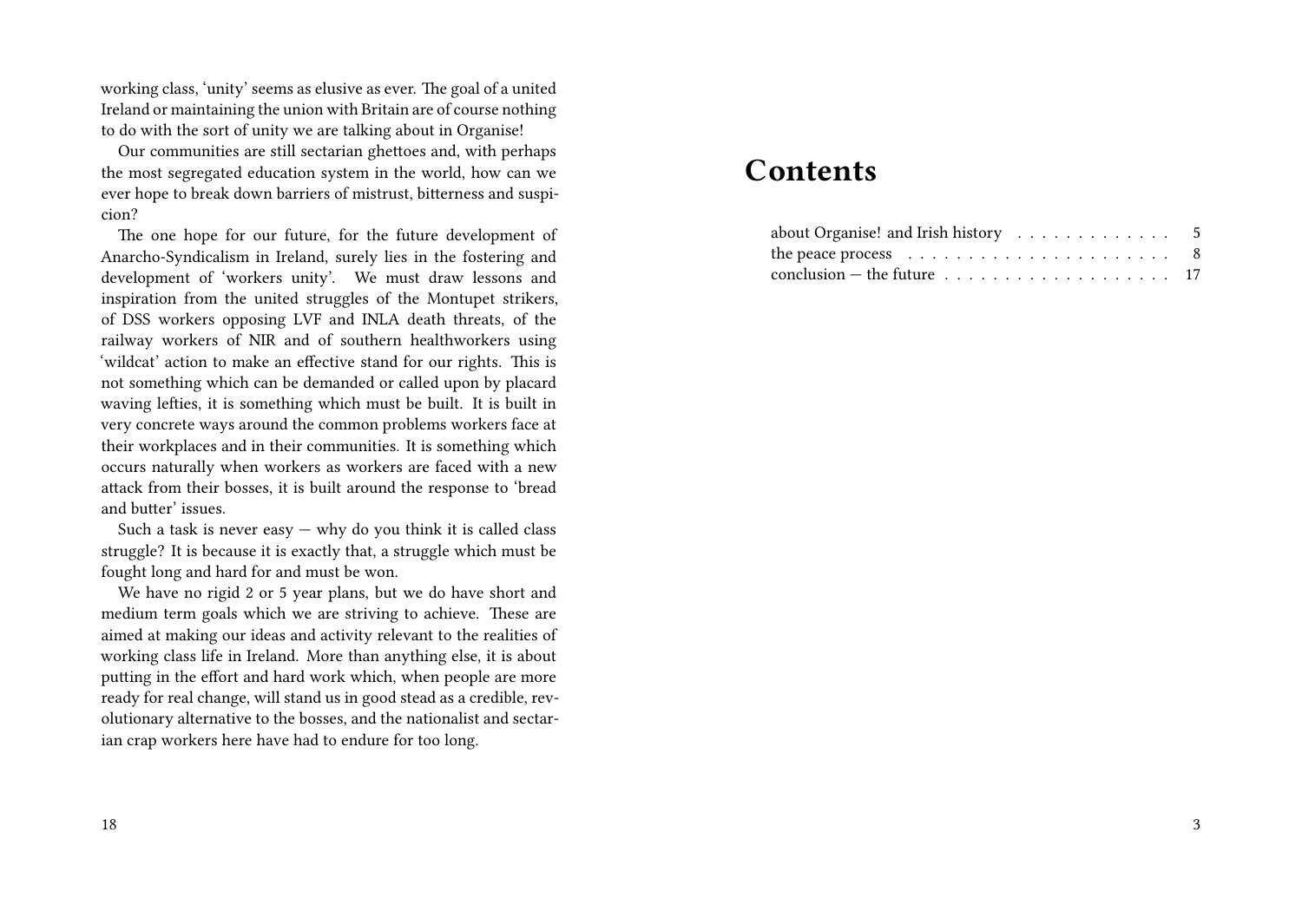justments will be necessary in order to unite Ireland. Realistically, if they ever want to achieve a united Ireland within the framework of the 'Agreement', it will be about 'demographics', about substituting the 'long wait' for the 'long war', or the papes outbreeding the prods — not particularly progressive. Nor realistic

**DA:** What is in the peace process for the British and Irish governments?

**ORGANISE!:** Stability is their main concern, that and the possibility of investment, which will be of benefit to both economies. The Irish government would also be quite happy for prospective German or American tourists not to hear the word Ireland linked with the word violence. The leadership of Fianna Fail also have the nationalistic sentiments of their grass roots to contend with, so on occasion it suits them to give the appearance of wrapping themselves in a (light) green flag.

On the British side, it must be noted that it is hardly coincidental that the opening of secret communications with the republican movement in 1990 followed the onset of the Provo's bombing offensive in England. This undoubtedly pushed 'Northern Ireland' much higher up the British government's agenda.

The appeal of playing 'saviour' (one which seems particularly close to Tony Blair's heart) and international statesman should not be underestimated. This can distract attention from domestic politics and win votes.

#### **conclusion — the future**

**DA:** Where do you see Organise! being in terms of developing an Anarcho-Syndicalist movement in Ireland in 2 years, in 5 years, and beyond?

**ORGANISE!:** 'Our' politicians may well have come to some sort of 'Agreement' on Good Friday, one which may even lead to a very welcome reduction in paramilitary violence, but for the North's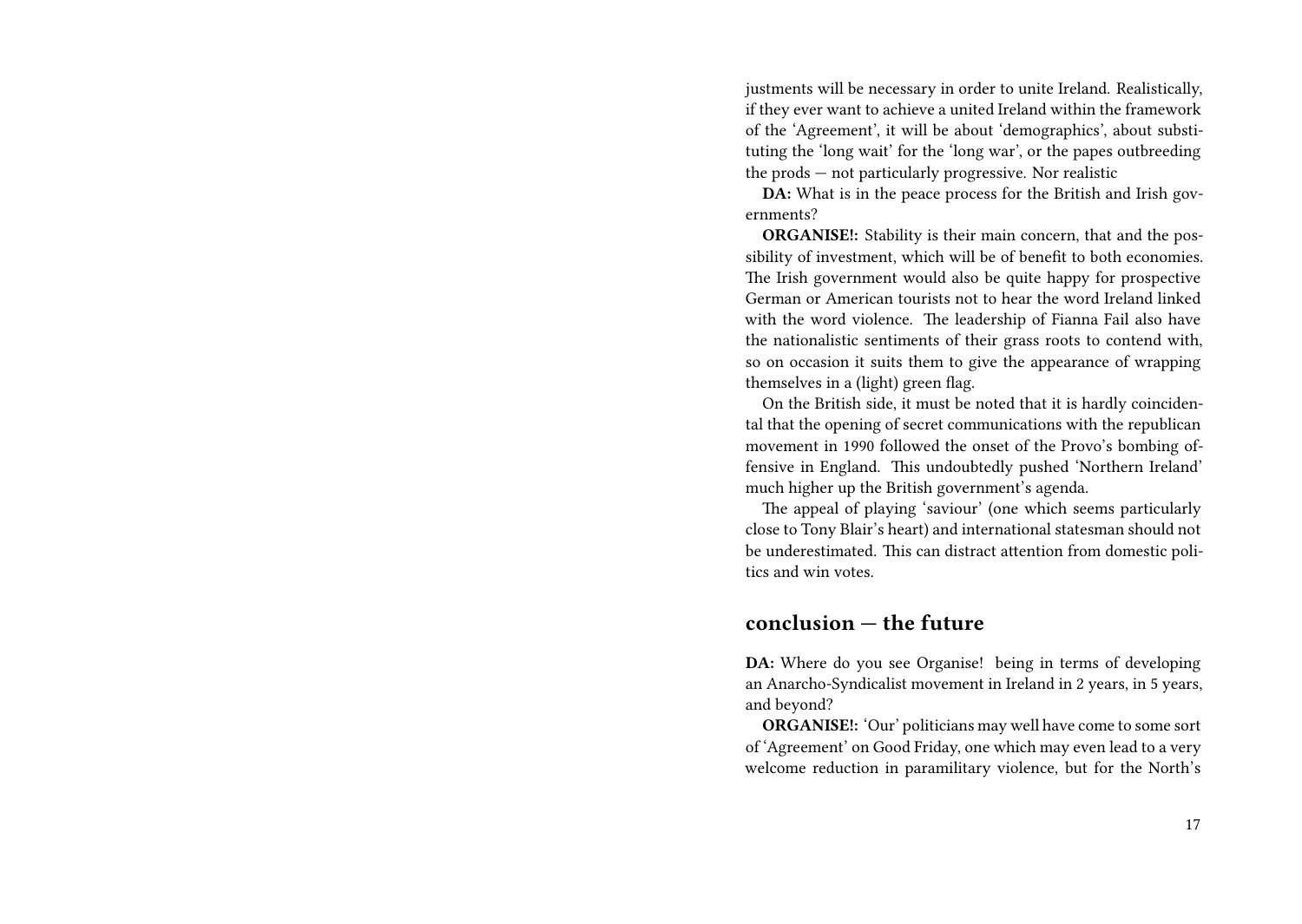with the multinationals and southern politicians. Sinn Fein are still an Irish Nationalist party, only its means have changed, and it has thrown out some of the old socialist baggage in order to better pursue its political intrigues.

It is very important to remember that Sinn Fein's role in the peace process is completely leadership driven — they run the show lock, stock and barrel, and are almost worshipped by the rank and file. A huge cult of personality has arisen around the travelling salesmen of the 'Agreement', such as Adams. Ironically, or perhaps inevitably, this is in stark contrast to one of the arguments for the development of Sinn Fein in the early '80s, i.e., the need to overcome 'spectator politics', whereby the average republican's involvement was to hear of IRA activity through the media and cheer.

As to what they expect to gain, they have been promised demilitarization at some point in the future, release of prisoners, some form of policing reform, cross border bodies dealing with such things as 'welfare' fraud and fisheries, and that most important of considerations for politicians; power in the new Assembly, along with a commitment from the British government to withdraw when the majority want it. All of these concessions are dependant on stability and unionist acquiescence. One would imagine they hoped for more, but their lack of real success in the peace process points out the abject failure of armed struggle and the simple reality of a well-armed unionist majority in the north.

While many still see the problem solely in terms of British occupation and jurisdiction, others recognise that they cannot 'force' these people into a united Ireland, that it is unlikely that Sinn Fein will ever convince them that a united Ireland is in their interests, and they want to see the British government itself become the persuaders of unionism.

There is a belief that as the nationalist vote and Sinn Fein's share of it gradually increases, and as cross border links are strengthened, we will find ourselves with a nationalist majority and only a few ad-

Organise! — Irish sister organisation to Solidarity Federation have a membership which spans the sectarian divide, and which includes people from both the north and south. DA asked them to comment on Irish politics, the peace process, and prospects for the future.

### **about Organise! and Irish history**

**DA:** Could you please briefly outline who Organise! is and give a brief history of your development?

**ORGANISE!**: Organise! are an Anarcho-Syndicalist propaganda group and the Irish section of the International Workers Association. Our history is closely related to that of our publication 'Organise! — The Voice of Anarcho-Syndicalism', which goes back to August 1986, when the first issue was produced by the now defunct Ballymena and Antrim Anarchist Group. In the Spring of 1992, 'Organise! Irish Anarchist Bulletin' appeared. This bulletin was produced by a more broadly based 'class struggle' anarchist group with members from across the north, including one of the members of the original Ballymena group. Over a period of time, discussion led to the re-adoption of Anarcho-Syndicalism and the name of the publication, which became a magazine in the autumn of 1995.

The survival of a small Anarcho-Syndicalist group over this period has been precarious. In the north, especially in periods of heightened sectarian tension, it often seemed that it was all we could do to hold onto our identity and small membership. However, we are now starting to grow as an organisation.

Members of Organise! are ordinary working class people who are spread across Ireland and who, in the north, come from both 'sides' of the community, who have come together to help create an alternative to the capitalist exploitation, sectarianism and op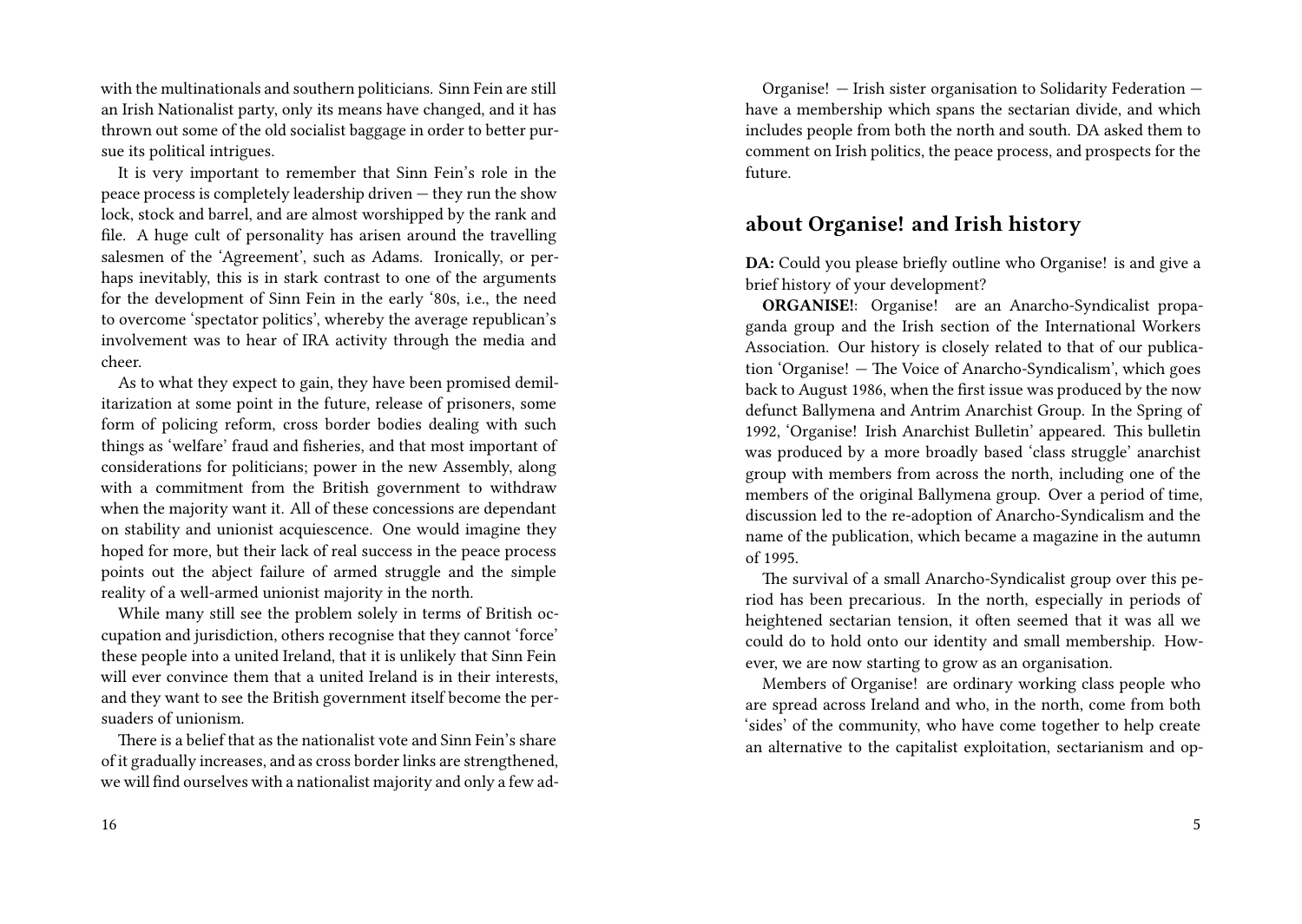pression which is destroying the lives of working class people in Ireland.

We have been involved in various campaigns in the past few years, including the Campaign Against Nuclear Testing, the Liverpool Dockers and Families Support Group, Anti-Job Seekers Allowance work and opposition to the 'New Deal', as well as the important work we did in support of the Montupet strikers last year. Members of Organise! are also involved in struggles in their workplaces and communities, areas where we wish to increase our activity and bring the relevance of Anarcho-Syndicalism to bear on people's everyday lives.

In doing this, we continue to support strikers when and wherever we can. We also see the possibility of an opening for Anarcho-Syndicalist politics and methods developing in the increasing move towards wildcat action in workplace struggles. We need to do a lot more groundwork if we are to be in a position to be able to take advantage of these developments and are working in the meantime towards establishing ourselves as an effective alternative to the conservative Trade Union movement. This will be a long and hard process but, as a step in this direction, we are working toward the setting up of a solidarity centre in Belfast. Providing access to resources and information, a space where militant workers can meet to discuss and begin to set their own agendas, with solidarity and mutual aid as its cornerstones, are some of the things we would like to develop with the opening of a Local in Belfast. In a city which is divided along sectarian lines, it would also provide a neutral venue in which workers from different parts of the city could meet and begin to break down barriers. The main obstacle is of course finance, and we have sent out an international appeal to help raise much needed funds.

We are also working with other Anarchists throughout Ireland to promote our ideas and, although differences exist between different Anarchist groups across the country, we are working together to help build a broad libertarian movement in our country. Some

The loyalists do not look likely to act as stooges for what it is to be hoped are the representatives of 'has been' unionism.

**DA:** The IRA and various strands of republicanism have apparently moved a long way in the talks process — why? What do they expect to gain?

**ORGANISE!:** There are of course those on the republican side, and many on the left, who see Sinn Fein's position as one of 'sell out'. To those who cannot contemplate compromise there may be something in this, but not much. Sinn Fein's recent political career started during the Hunger Strikes, which saw them adopting an electoral strategy. In the north, they failed to make any real inroads into the SDLP vote, while in the south they were effectively marginalised as a 'single issue' Brits out party. At the same time, we saw the defeat of various 'third world' national liberation movements and the collapse of the Berlin wall heralding the end of 'communism' in the east. This created a different international scene to that of  $68 - 72$ , when the Provo's arose.

The subsequent development of Sinn Fein, and its pannationalist strategy, went hand in hand with a growing recognition that the 'long war' was not working. The armed campaign was not going to get any better. It must also be remembered that the strategy of the 'long war of attrition', which was designed to sap the British government's will to stay was to have negotiations as its natural outcome. There could be no military 'solution'. It is also true that they could not be defeated militarily by the British state, at least not without hugely escalating the conflict. The only option presented in the face of this was negotiations and ultimately a place in the 'talks process', which has led us to where we are today.

They have not moved that far, they have simply dropped all the pseudo-radicalism and socialist pretensions. No more talk of neocolonialism, economic imperialism or American imperialism, no more vilification of the Dublin establishment. Sinn Fein are on the verge of 'respectability' and international statesmanship, in bed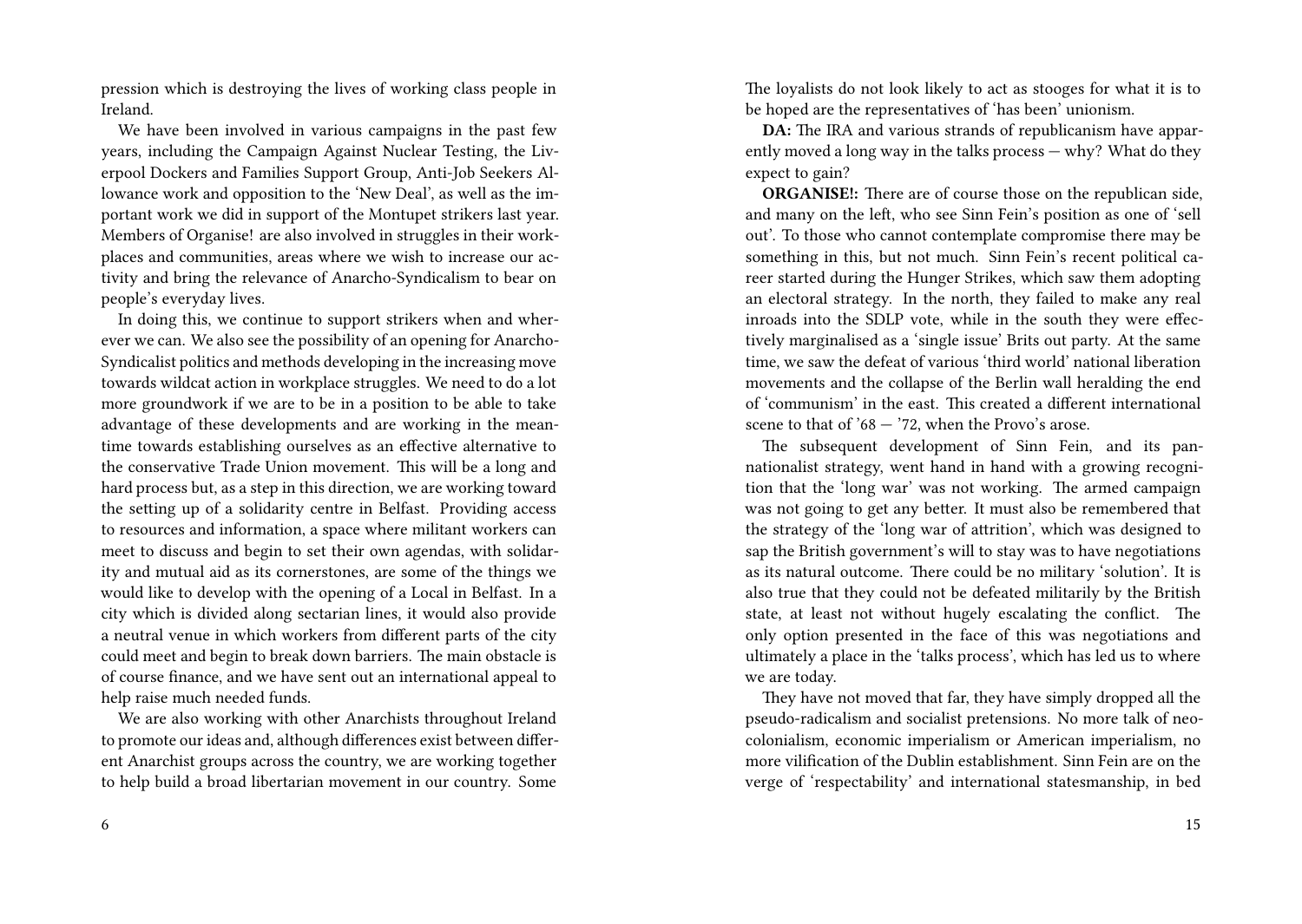concerns of the Unionist establishment, and distinct from the pseudo-religious rantings of the Free Presbyterian 'Paisleyites'.

There have been many 'splits' in the 'Protestant community'. The 'conservative force' loyalism of the LVF opposed the 'leftward' trends of the PUP and 'Belfast based' UVF leadership to continue a sectarian murder campaign. The split in the Unionist Party prior to the referendum over the form of the 'Agreement' was, to a large extent, indicative of a 'split' in the 'Protestant community' or, to use a more accurate term, 'grass roots Unionism'.

'No' campaigners on the unionist side ludicrously claimed that the 28.88% no vote represented the 'majority of pro-union people', as the hours after the referendum went by, their assertions increasingly looked like blind desperation. It is estimated that a narrow majority of the unionists who voted, voted yes -around 55% according to one poll.

That is not to say that all the unionist no voters were rabid Paisleyites, there was a great deal of concern about the issue of prisoner release, 'terrorists' entering government, law and order and 'democracy', the undermining of the RUC, etc. As to the idea of an Assembly restoring 'democracy' to the north, there is precious little opposition to this. The majority of unionist no voters felt they could not vote Yes to the package in its entirety. The danger that the 'No' parties, the DUP and the UKUP, could present in the future is to successfully discredit the entire 'Agreement' in the hope of chipping away at the confidence of those who had expressed a will for change. Of course they are past masters at this sort of thing — and the rabble rousing which goes hand in hand with it.

The difference now lies in the commitment of a great many unionists to making things work and the emergence of the working class loyalist parties. They do not appear in a hurry to allow some dissident Unionist Party members, the DUP, or McCartney's UKUP to plunge them back into a conflict in which they have the experience of going to jail, of killing and being killed, while middle class unionists shit-stir, remaining cosily out of harms way.

effective steps were taken towards this at the recent 'Ideas and Action' conference hosted by the WSM in Dublin. A similar event is to be hosted by Organise! in Belfast next year.

**DA:** You recently joined the IWA; what made you join?

**ORGANISE!:** We, along with six other sections (from Portugal, the Czech Republic, Bulgaria, Russia, Chile, and Nigeria), affiliated to the International Workers Association at the 20<sup>th</sup> Congress in December 1996. At the time, we saw this as the natural next step for an Anarcho-Syndicalist organisation such as ourselves. The IWA, its aims, statutes and principles represented the ideological 'home' for Organise! on an international basis. As workers, we exist as a class across national boundaries and we must organise across these boundaries if we are to be effective in our struggle against capitalism. Although work at a local level — the building of an effective Anarcho-Syndicalist movement in Ireland, based in the realities of our situation both at work and in our communities — is our main concern, the international bond of solidarity that is the IWA is of great importance to us. We also believe that it is the work on the ground, the building of strong Anarcho-Syndicalist sections across the globe, that will lead to the IWA becoming a more powerful and effective international.

**DA:** Syndicalism has roots in Ireland which go back a long way. Can you briefly outline some of the major milestones?

**ORGANISE**!: While Anarchism has little history or tradition in Ireland beyond the last couple of decades, Syndicalism has had a sometimes pivotal influence on the development of the working class movement. Most significantly are the Syndicalist influences which were at work in the early ITGWU (Irish Transport and General Workers' Union), set up at a period in which revolutionary and Anarcho-Syndicalism were to the fore of the revolutionary labour movement. Although there was no self professed 'Syndicalist' organisation, the ITGWU borrowed much of its organisational strategy and ideological vision from the American IWW (Industrial Workers of the World). The union regarded itself as the Irish One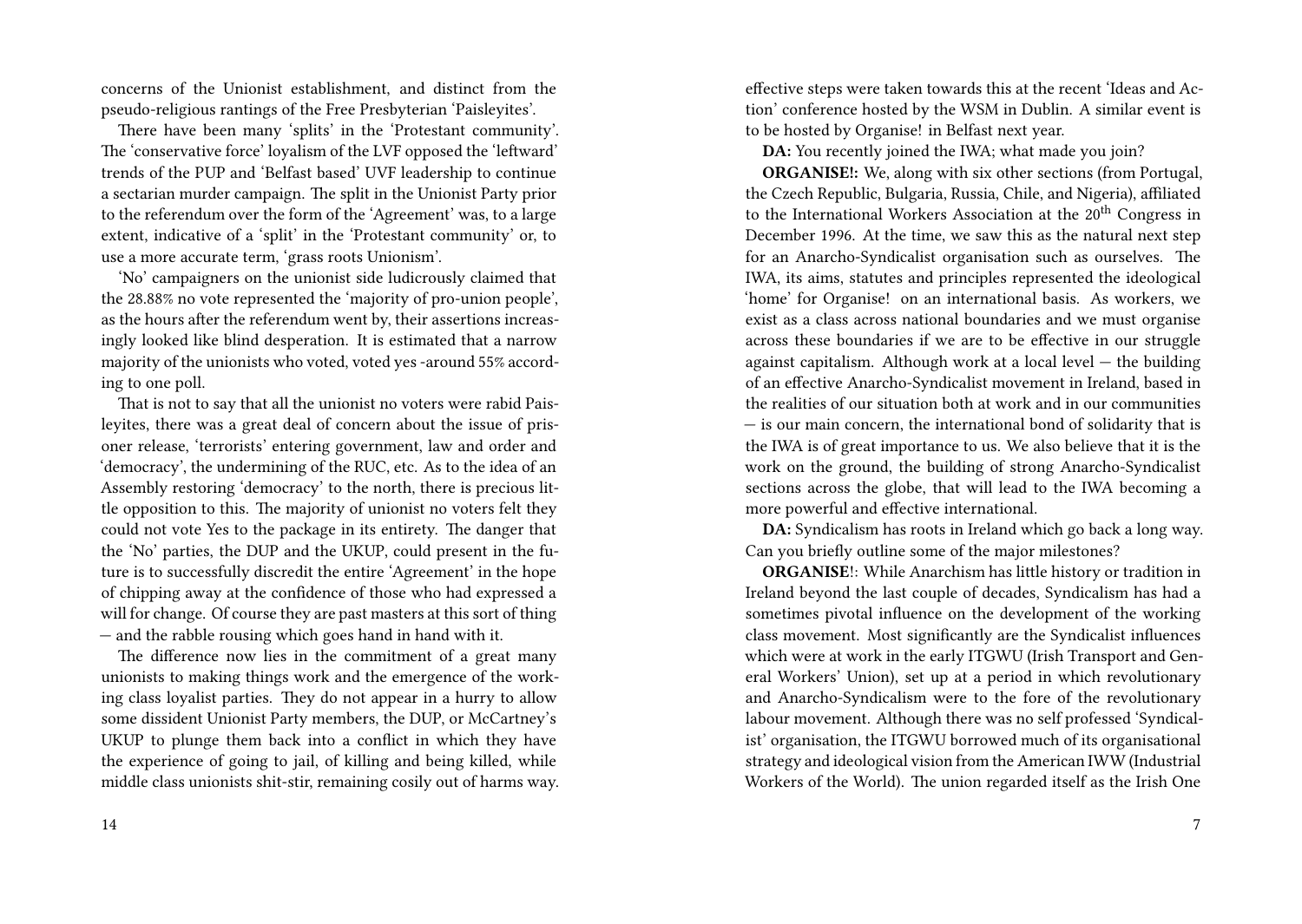Big Union, organised by industry and had a, perhaps somewhat vague, vision of the 'Industrial Commonwealth' as an alternative to capitalism.

Connolly and Larkin's visions and methods were greatly influenced by Syndicalism. Connolly had been active in the IWW during his years in the USA; Larkin spoke at the funeral of IWW organiser Joe Hill.

It is also important to note that many Irish workers became involved in revolutionary or Anarcho-Syndicalist unions outside Ireland. Capt. Jack White, who trained the Irish Citizen Army (the militia formed in 1913 to defend the Irish labour movement and made up of members of the ITGWU), went to Spain with the International Brigades to fight fascism. In Spain, he was much impressed with the work of the CNT and the Anarchist militias, so much so that he became an Anarchist and left the International Brigades to both train members of the militias in the use of arms and raise money for arms for the CNT abroad.

#### **the peace process**

**DA**: While the politicians are now lining up to pat themselves on the back over the peace talks, what about the general mood among the people of the north  $-$  are they optimistic, cynical or confused?

**ORGANISE!:** People are generally hopeful that there can be a better future created for themselves, their children and their grandchildren in the north. This was shown in the exceptionally high turnout for the referenda. There is also a certain amount of uncertainty, many are uneasy about various aspects of the Agreement, and there are of course those who are intent on wrecking any possibility of 'stability' (in relation to sectarian politics) in the north. There is also a cynicism about the ability of the sectarian politicians to deliver, about the intentions of gunmen, and those of gov-

There are also those on the left who called for a No vote. These people preach about how the Assembly will not end sectarianism — anyone who ever thought an agreement reached by sectarian politicians could achieve this has precious little grip on reality. We are told that sectarian violence will not disappear, and the CIRA, INLA, LVF and 'Real' IRA are pointed to, often almost with relish, as proof of this. Recently, the LVF declared a cease-fire to allow people the opportunity to vote no. As to whether they return to violence after the referendum, they claim they will respect the decision of the majority of people in northern Ireland but want history to know that they were never a part of the 'sell-out'.

How long the other 'dissident' paramilitaries can continue their campaigns after a 'Yes' vote is far from clear. The longer the ceasefires remain, the less support there is for sectarian warfare, and pressure may also be brought to bear from former 'comrades in arms'.

Of course, if the Assembly was to fall apart at any point, if it proved unworkable, paramilitary violence could well return with a vengeance to fill the political vacuum. This is not something to be looked forward to.

It must also be pointed out that socialism at present is not an alternative to the Agreement, nor is Anarcho-Syndicalism. We are not in the position to carry out a social revolution, we must deal with the situation honestly, while trying to build the type of organisation which can one day offer a REAL alternative to working class people throughout Ireland and Britain.

**DA:** The Protestant communities appear pretty split – or is it just the political parties? What is the root of the split and how may it develop?

**ORGANISE!:** The 'Protestant community' has always been much more diverse than many people have given it credit for. This is becoming more apparent as the working class loyalist parties give expression to ideas and aspirations outside the traditional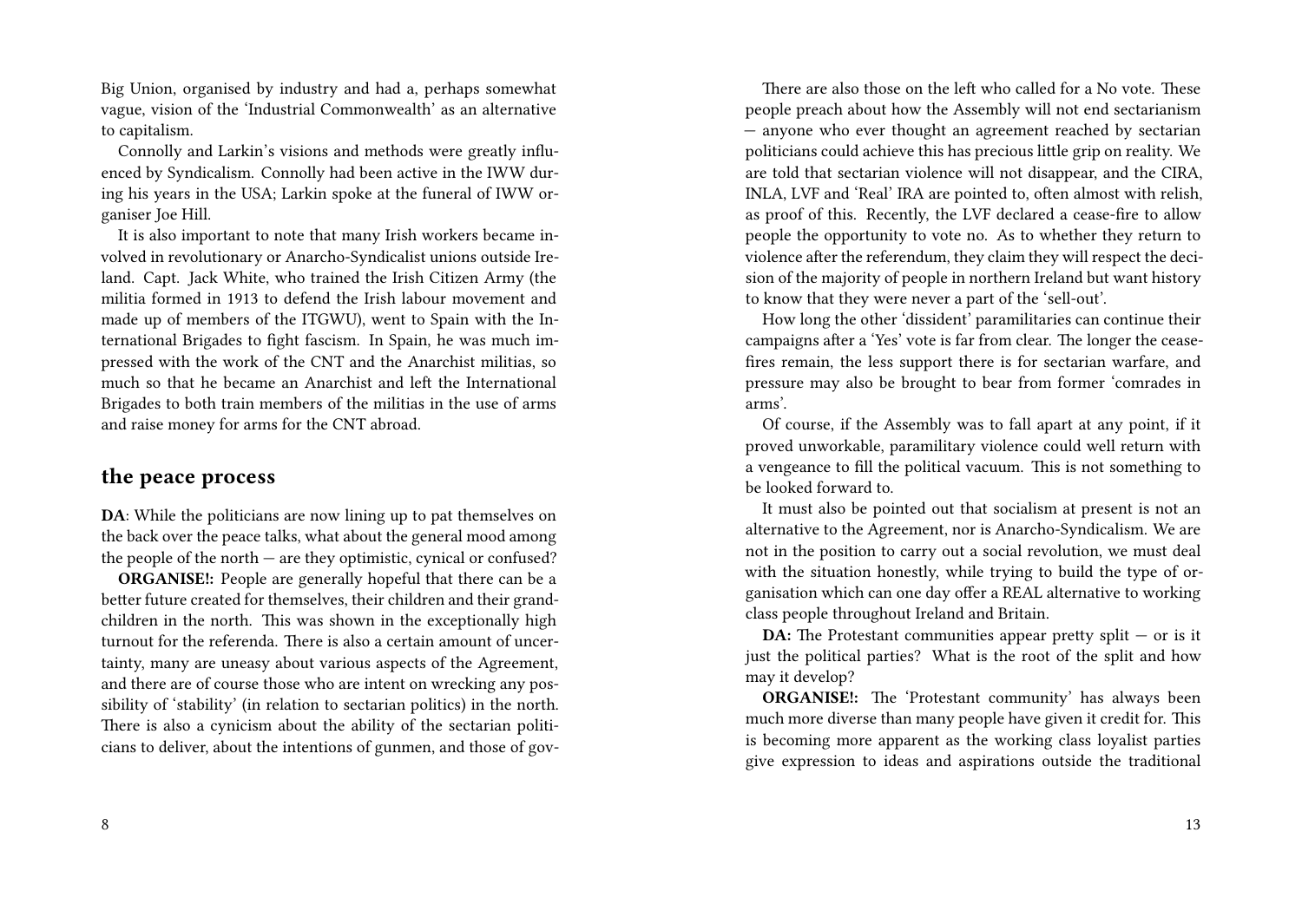These positions have been based on the desire to see guns taken out of sectarian politics — this is the most that can be expected from the 'Agreement'. Social issues, the position of workers and the unemployed at the bottom of society, etc., will not and cannot be tackled through this agreement — but surely at least a vast reduction in sectarian violence must be welcomed. Beyond this, we may also see the development of an atmosphere in which anti-sectarian working class politics may be given some room to develop.

It must be remembered that those opposed to the 'Agreement' had precious little to offer. The likely outcome of a successful No campaign would have seen a continuation of direct Westminster rule with Dublin involvement. This is a set up which neither people nor the political and/or paramilitary players in the north would have been happy with.

'No' campaigners on the Republican/Nationalist side see the Agreement as a sell-out. They are called on people to vote no and, as one poster puts it, 'Smash British rule'. This is a sentiment with which Anarchists (if we couple it with the smashing of Irish rule) should have very little problem, except when we look at it in the harsh reality of the north. This is a call to continue the war, one which quite conveniently fails to address the fact that nearly one million people who live in the north consider themselves British.

As for the Unionist No campaigners, they also talk the language of continued confrontation and aggression. They claim to see the agreement as undermining the union, but what these people really want is a military solution all of their own. Paisley and McCartney will only be happy when the British state moves to 'eradicate' republican terrorism. Of course, any such move would only lead to an escalation of the conflict, not an end. Their views on loyalist terrorism are of course more ambivalent. The DUP claim to be 'embarrassed' by the LVF claiming to be 'Paisleyites' — strange when they supported Billy Wright in his early days, and have shared platforms on various occasions.

12

ernment on demilitarization. Different considerations weigh differently for different people.

It must be pointed out that while 71% voted yes for the 'Agreement', there is precious little agreement in our places of work, as the recent wildcat action in NIR (Northern Ireland Railways) in the north and throughout the health board in the south has shown. The result, in terms of the wishes of the majority of people in the north, must be seen as a desire for change.

**DA:** How far is it possible for Organise! to have an impact, given that people must be generally cynical about politics, especially in the north?

**ORGANISE!:** People may well be cynical of the politicians' ability to deliver some semblance of peace, but it must also be remembered that politics here goes far deeper than casting a vote every few years for many people. The 'constitutional question' is still a big consideration, and a lot of the 'political mindset' is conservative and communal on both sides. It is the sectarian nature of our politics which, more than cynicism, makes our job all the harder.

How far we have an impact cannot be blamed on other people's cynicism, it is more related to our small size and limited resources. We need to start the slow process of building a credible alternative. As this develops, and is seen to be gaining at least some results, then we will start to make an impact.

**DA:** Would you like to guess how the public is likely to view developments in the peace process? How might it affect the communities in the longer term?

**ORGANISE!:** We cannot really predict what reactions to developments in the peace process will be, simply because we are not sure what those developments will be. Sectarianism has not been eradicated, and the marching season is going to see an escalation in sectarian tensions and clashes. An amount of goodwill may help steer it clear of the more major incidents of the past but this doesn't really appear to be a realistic aspiration.